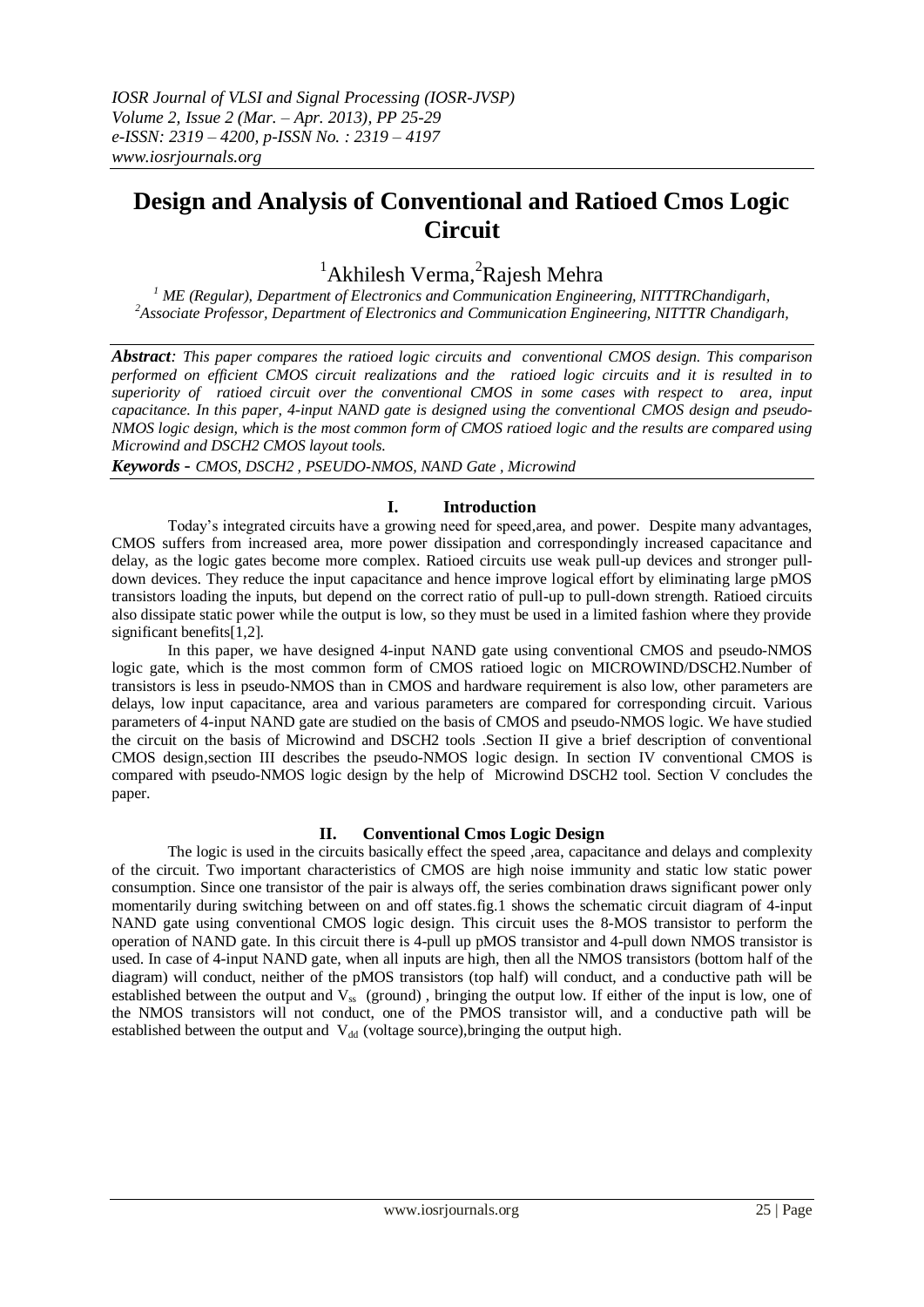

Fig. 1 Schematic of 4-input NAND gate

Fig. 2 shows the timing operation performed on 4-input NAND gate using conventional CMOS design,the rise delay and fall delay has calculated is 0.003ns and 0.002ns respectively.



After simulation of the circuit, the above circuit is implemented using Microwind 2[4] CMOS layout tool. Microwind accelerate the design cycle and reduces the design complexities, and simulate the circuit then verify the logic of the circuit. The layout of the circuit is implemented in 0.12µm technology. Fig. 3 shows the layout of 4-input NAND gate using conventional CMOS logic design. The width of layout is 12.6µm(210 lambda),height is 7.9 $\mu$ m(132 lambda) and the surface area is 99.5 $\mu$ m<sup>2</sup>.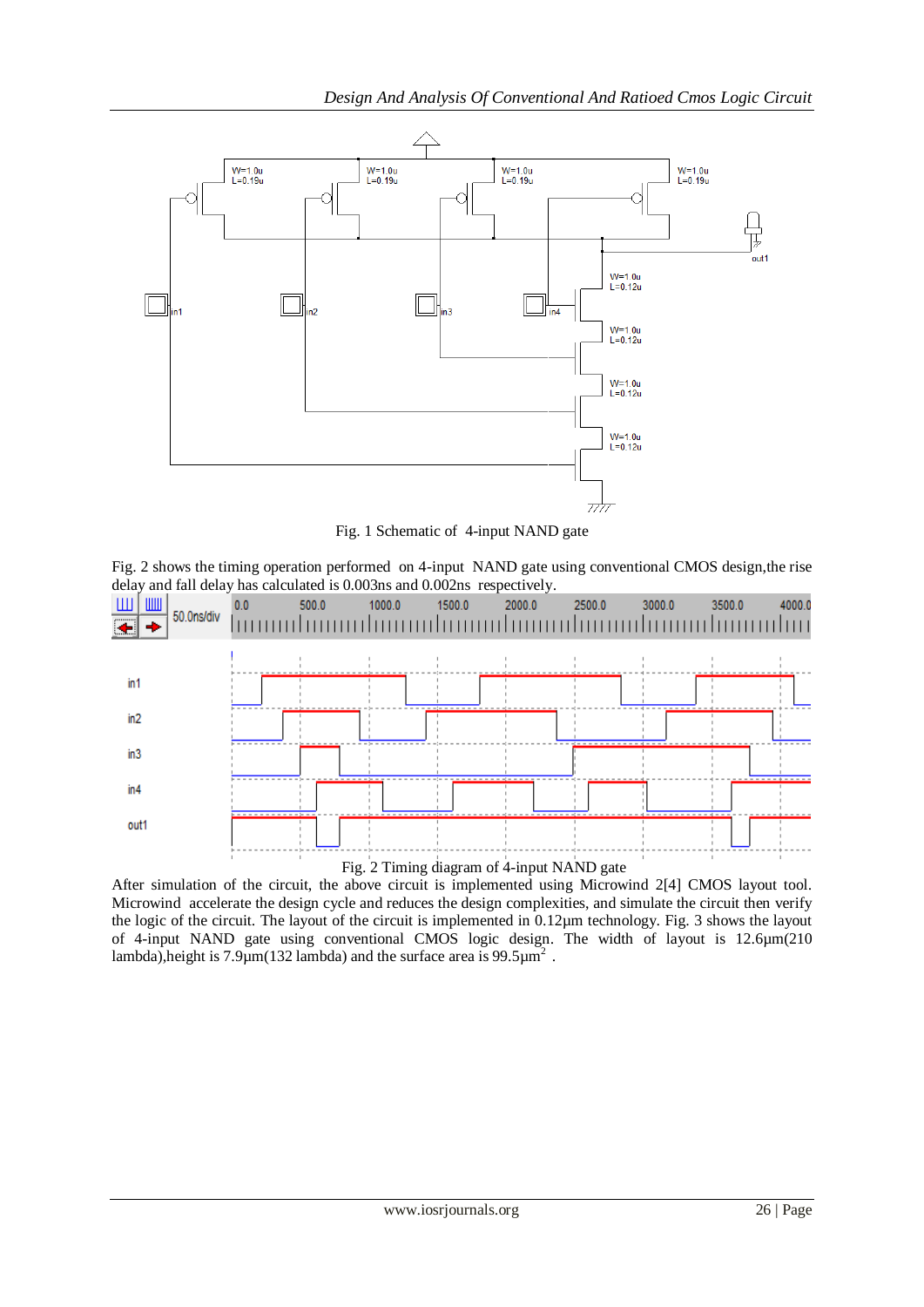

Fig. 3 Layout of 4-input NAND gate

#### **III. Ratioed Logic Circuit**

Ratioed MOS circuits have been known for many years, and were used widely in the past despite their high power dissipation because they are fast static circuits[3]. Ratioed circuits use weak pull-up devices and stronger pull-down devices. They reduce the input capacitance and hence improve logical effort by eliminating large PMOS transistors loading the inputs. Fig.4 shows the schematic circuit diagram of 4-input NAND gate using pseudo-NMOS logic gates, which are the most common form of CMOS ratioed logic. The pull-down network is like that of a static gate,but the pull-up network has been replaced with a single pMOS transistor that is grounded so it is always ON[1]. The main advantage of 4 -input pseudo NMOS logic gate is that there is 1-pMOS and 4-NMOS transistors is used, so the number of components has reduced and area also reduced. It also reduces the complexities of the circuit. Because of less hardware used so the capacitance become reduced.



Fig. 4 Schematic of 4-input NAND gate using ratioed logic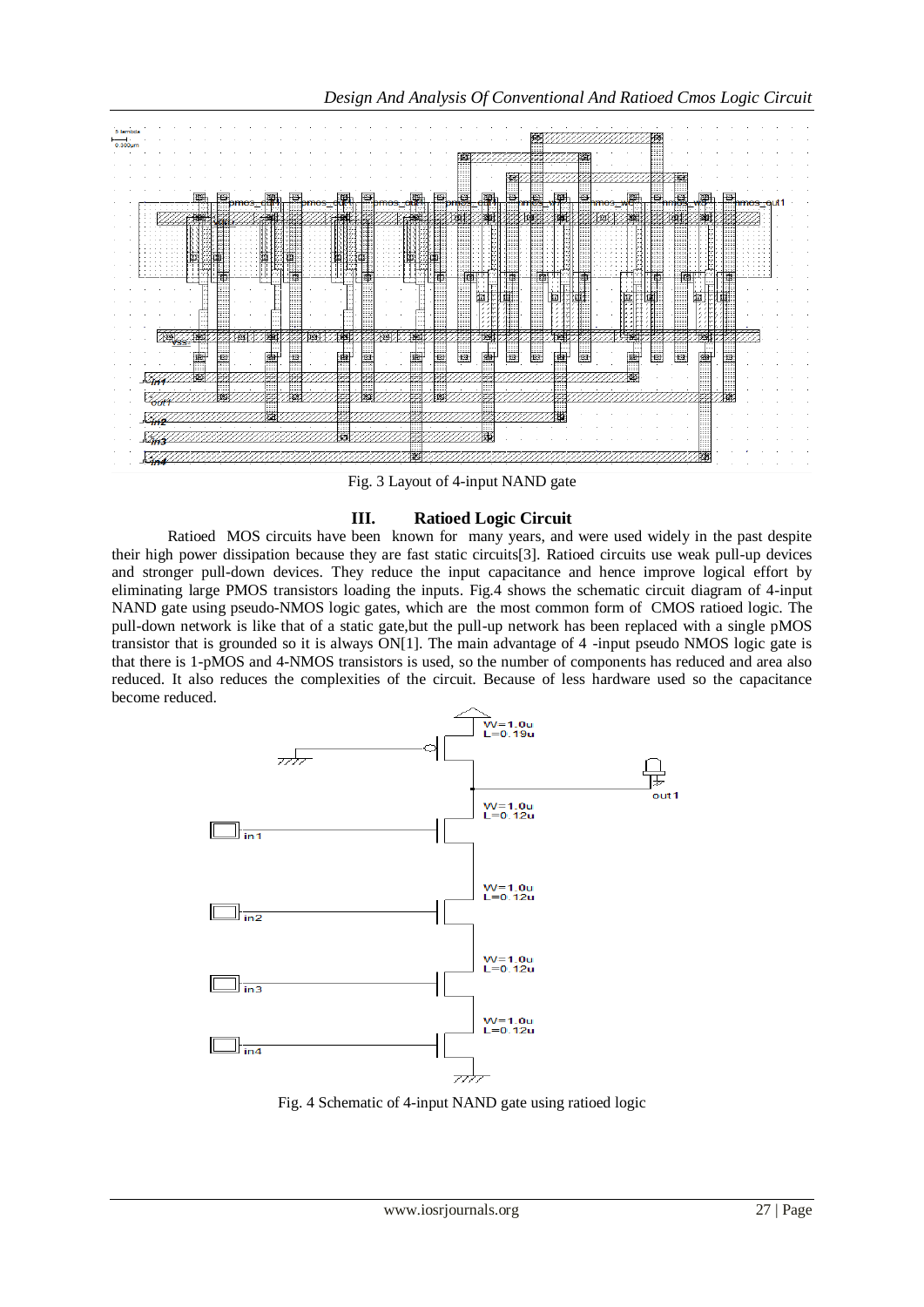In fig.5 shows the timing operation performed on 4-input NAND gate using ratioed logic design, the rise delay and fall delay calculated is 0.005 ns and 0.001ns respectively.



Fig. 5 Timing diagram of 4-input NAND gate using ratioed logic

Fig.6 shows the circuit layout of 4-input NAND gate using ratioed logic design. The width of layout is 8.3  $\mu$ m(138 lambda) and height is 7.4  $\mu$ m(124 lambda) and surface area is 61.4 $\mu$ m<sup>2</sup> (0.0mm<sup>2</sup>).



Fig.6 Layout of 4-input NAND gate using ratioed logic

## **IV. Result And Comparison**

The comparison of 4-input NAND gate using CMOS and 4-input NAND gate using ratioed logic is shown in Table 1.

| S.NO           | <b>PARAMETERS</b>             | 4-INPUT NAND GATE<br>USING CMOS | 4-INPUT NAND GATE USING<br><b>RATIOED LOGIC</b> |
|----------------|-------------------------------|---------------------------------|-------------------------------------------------|
|                | Width of layout               | $12.6\mu m(210 \lambda)$        | 8.3 µm(138 lambda)                              |
| $\mathfrak{D}$ | Height of layout              | $7.9 \mu m(132 \lambda)$        | $7.4 \mu m(124 \lambda)$                        |
| $\mathcal{R}$  | Surface area                  | 99.5 $\mu$ m <sup>2</sup>       | $61.4 \text{µm}^2$                              |
|                |                               | At input $1=4.26$ fF            | At input $1=1.83$ fF                            |
|                | <b>Input Capacitance</b>      | At input $2=4.56$ fF            | At input $2=1.90$ fF                            |
| $\overline{4}$ |                               | At input $3=4.56$ fF            | At input $3=1.97$ fF                            |
|                |                               | At input $4=4.76$ fF            | At input $4=2.05$ fF                            |
| $\sim$         | <b>Output Capacitance</b>     | $3.03$ fF                       | $1.12$ fF                                       |
| 6              | Number of transistor required | 8                               |                                                 |
|                | Rise delay                    | $0.003$ ns                      | 0.002ns                                         |
| 8              | Fall delay                    | $0.005$ ns                      | $0.001$ ns                                      |
| 9              | Power dissipation             | $0.827 \mu W$                   | 25.589 µW                                       |

**TABLE 1- PARAMETRIC ANALYSIS**